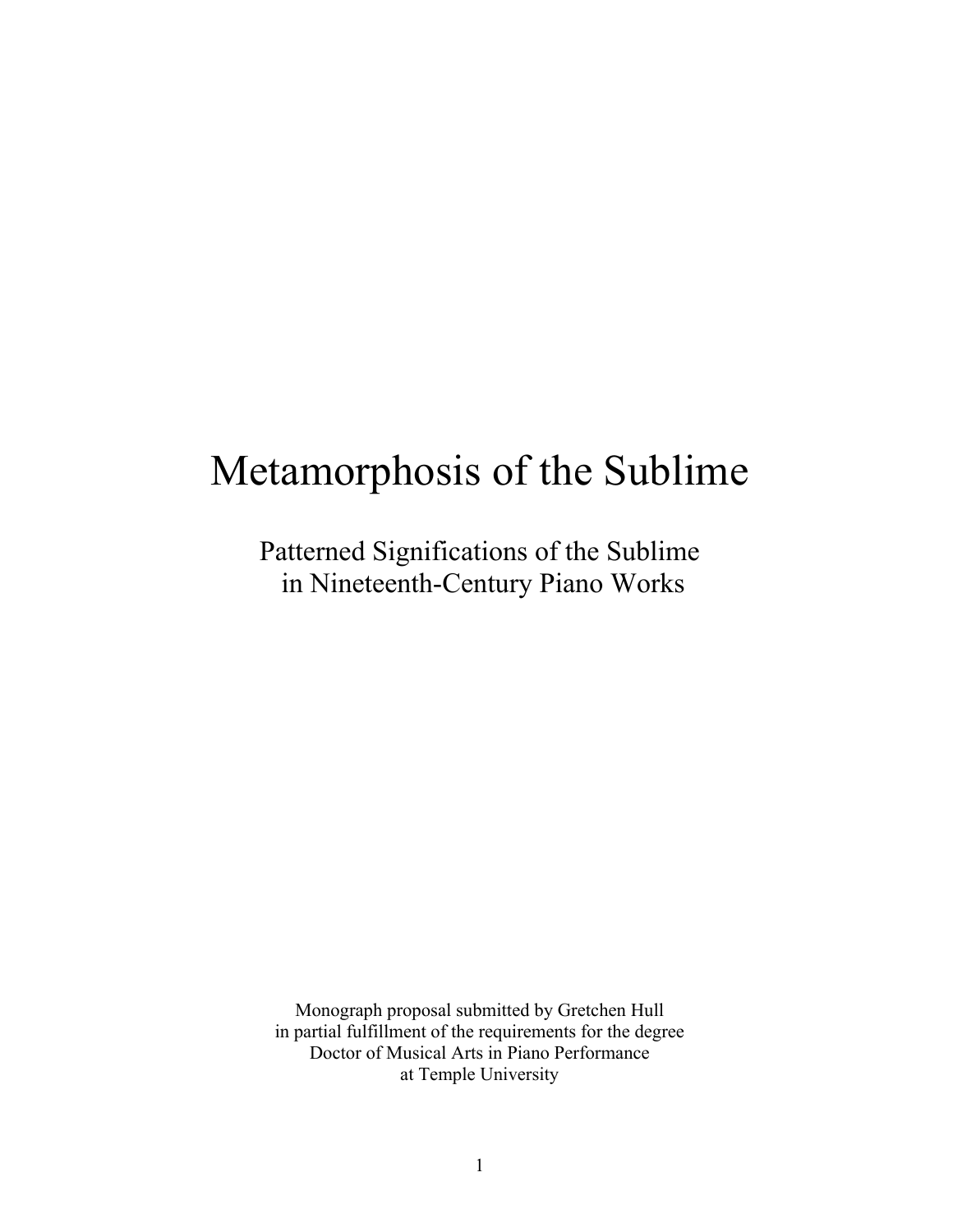## Metamorphosis of the Sublime

## Patterned Significations of the Sublime in Nineteenth-Century Piano Works

*Bold, overhanging, and, as it were, threatening rocks, thunderclouds piled up the vault of heaven, borne along with flashes and peals, volcanoes in all their violence of destruction, hurricanes leaving desolation in their track, the boundless ocean rising with rebellious force, the high waterfall of some mighty river, and the like, make our power of resistance of trifling moment in comparison with their might.* (Kant, 261)

*But if these very objects whose significant forms invite us to pure contemplation, have a hostile relation to the human will in general. . . if, nevertheless, the beholder does not direct his attention to this eminently hostile relation to his will, but. . . forcibly detaches himself from his will and its relations, . . . comprehends only their Idea. . . so that he lingers gladly over its contemplation, and is thereby raised above himself, his person, his will, and all will:—in that case he is filled with the sense of the sublime, he is in the state of spiritual exaltation, and therefore the object producing such a state is called sublime.* (Schopenhauer, §39, 267)

This monograph is concerned with the historical metamorphosis of the philosophical-literary concept of the sublime and its musical signification in the piano works of Beethoven, Schubert, Brahms, Chopin, and Liszt. It consists of four parts: 1) a historical survey of the sublime as a concept in the works of Burke, Kant, Schlegel, and Schopenhauer; 2) an assessment of the quality and strength of influence of these philosophies on the aforementioned composers, including an investigation of their social circles and personal libraries; 3) a theory of the sublime in nineteenth-century piano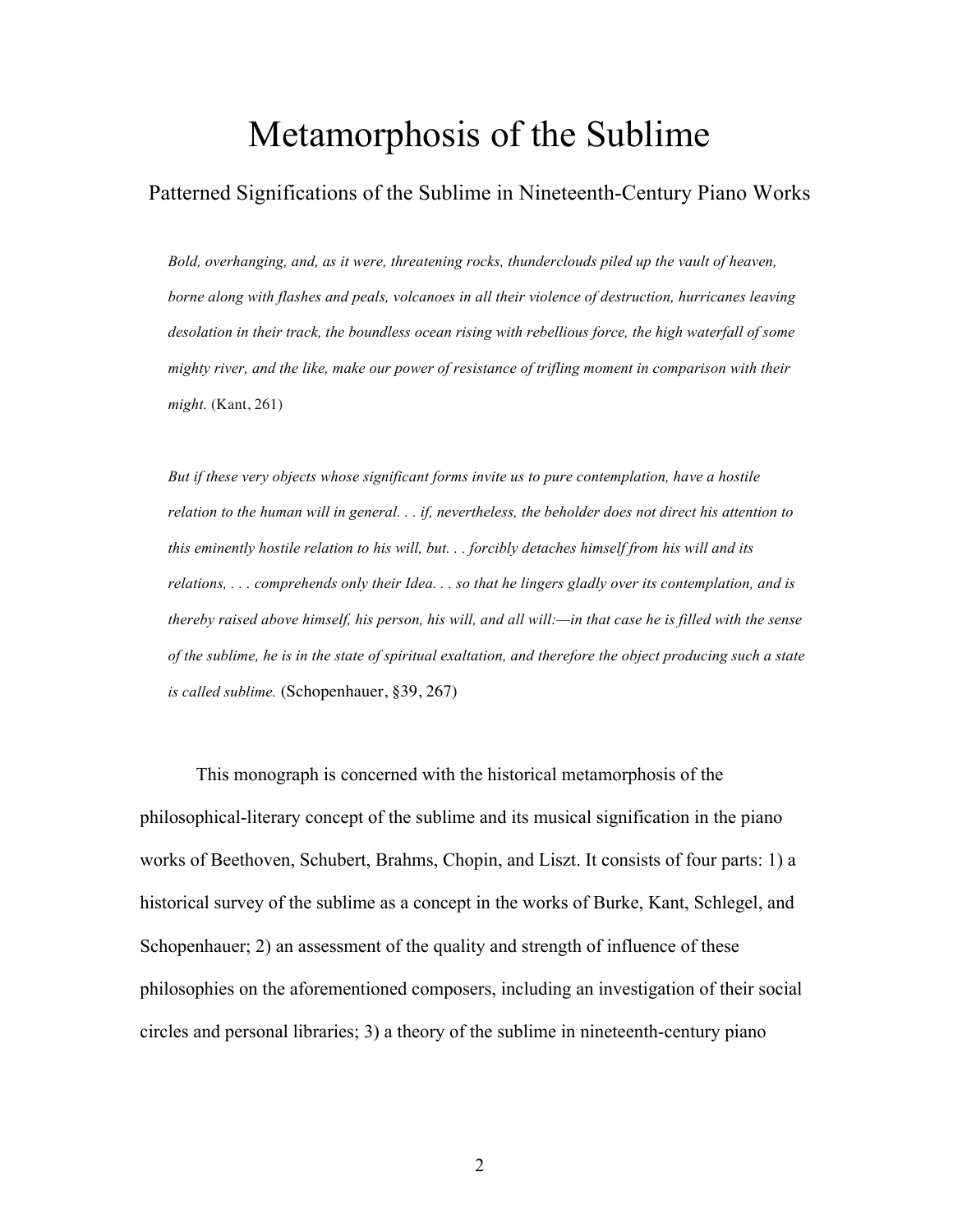literature that endeavors to identify patterns of musical signification; and 4) the application of this theory in the form of musical analyses.

The concept of the sublime first surfaced as a theme among several British philosophers and writers who described their striking emotional experiences while visiting the Alps (Shaw), the concept culminating most notably in in the writings of Edmund Burke (1729-1797). For Burke, the sublime pertained to anything that inspired terror in the observing subject, who experiences both distress and pleasure emerging from the fact that the subject contemplates from a location not endangered by the object (Liddle, 301). The problem of distinguishing the sublime from the beautiful surfaces often, and Burke addresses it with a warning to an audience that might well include composers:

On closing this general view of beauty, it naturally occurs, that we should compare it with the sublime; and in this comparison there appears a remarkable contrast. For sublime objects are vast in their dimensions, beautiful ones comparatively small: beauty should be smooth and polished; the great, rugged and negligent; beauty should shun the right line, yet deviate from it insensibly; the great in many cases loves the right line, and when it deviates it often makes a strong deviation: beauty should not be obscure; the great ought to be dark and gloomy: beauty should be light and delicate; the great ought to be solid, and even massive. They are indeed ideas of a very different nature, one being founded on pain, the other on pleasure; and however they may vary afterwards from the direct nature of their causes, yet these causes keep up an eternal distinction between them, a distinction never to be forgotten by any whose business it is to affect the passions. (Burke)

The concept subsequently featured as a theme in the poetry of Samuel Taylor Coleridge (1772-1834) and William Wordsworth (1770-1850), while in continental Europe it figured strongly in the works of German philosophers, firstly and significantly in the writings of Immanuel Kant (1724-1804) and then in those of Friedrich Schlegel (1772- 1829), Arthur Schopenhauer (1788-1860), and others. Kant described two categories of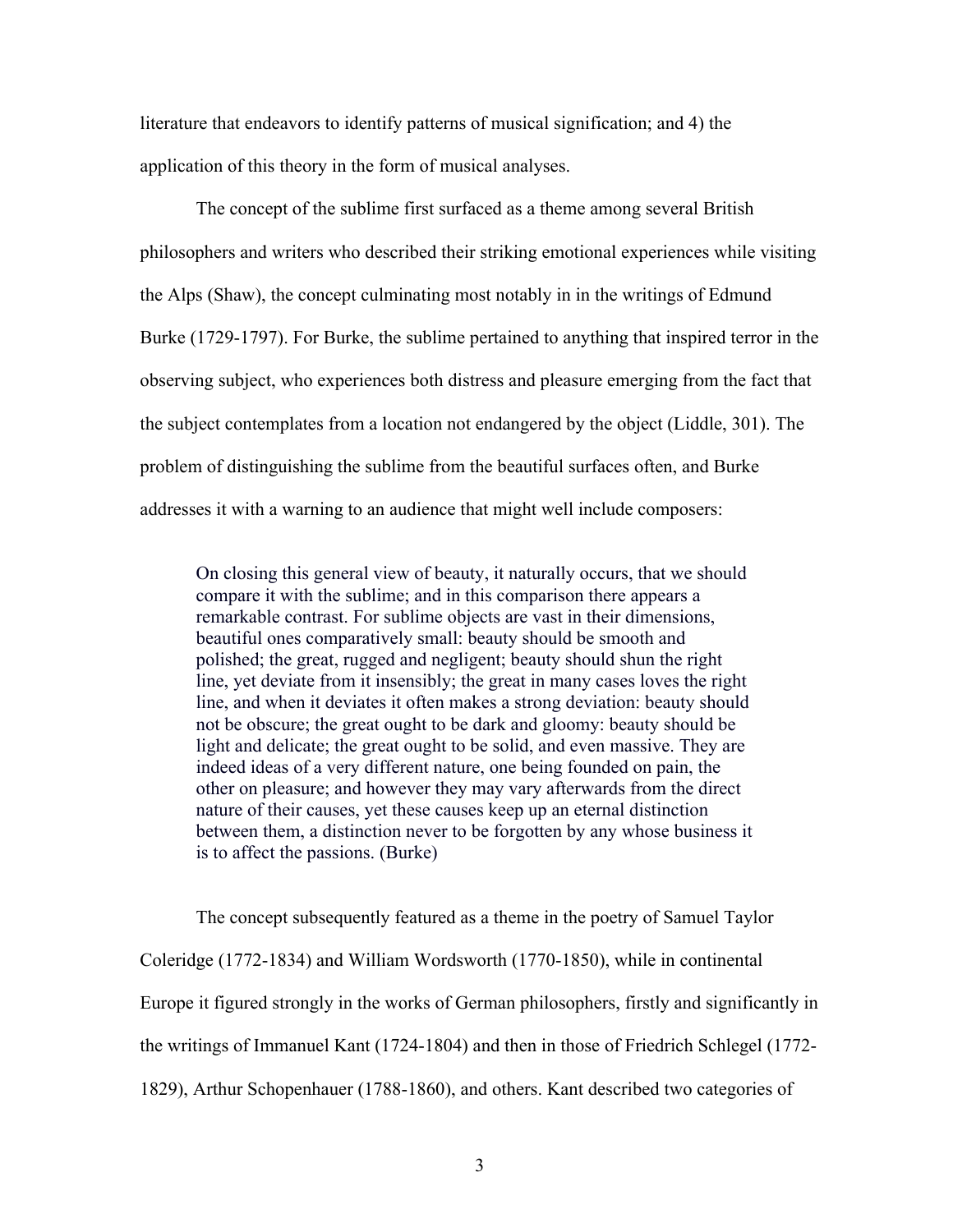the sublime: the mathematical, wherein the observer is impressed by the scale and size of the object, and the dynamic, wherein the observer is overwhelmed by the sheer power of the object. In both cases, the sublime is a quality that exists in the mind of the observer, whose own imagination fails to perceive the totality of the object (commonly described as infinite, boundless, or limitless), and whose reason therefore "sublimes" the imagination, it alone being able to fully conceive of and comprehend the object as an idea (Ginsborg,  $\S$ 2.7).<sup>1</sup> As in earlier English writings, Kant's examples of the sublime are often natural ones, in which the observer lies outside an immediate threat: "the irresistibility of [nature's] power certainly makes us, considered as natural beings, recognize our physical powerlessness, but at the same time it reveals a capacity for judging ourselves as independent of nature and a superiority over nature*. . .*whereby the humanity in our person remains undemeaned even though the human being must submit to that dominion" (Kant as cited by Ginsborg, §2.7).

Schlegel entertained somewhat different views than Kant about the sublime in its relation to beauty, rather asserting that beauty and sublimity coincide (rather than oppose) in great art and that the sublime involves both joy and despair, the beautiful and the ugly (Schulte-Sasse, 163). For Schlegel, the sublime is itself limited, "a relative maximum, the highest point of beauty one can reach at a particular moment in time" (Verstraete, 39-40). Also in contradiction to Kant, the sublime does not emerge from the mind of the observer, but is rather "inherent in art" (41).

 $\overline{a}$ 

<sup>&</sup>lt;sup>1</sup> "But, provided our own position is secure, their aspect is all the more attractive for its fearfulness; and we readily call these objects sublime, because they raise the forces of the soul above the height of vulgar commonplace, and discover within us a power of resistance of quite another kind, which gives us courage to be able to measure ourselves against the seeming omnipotence of nature." (Kant, 261)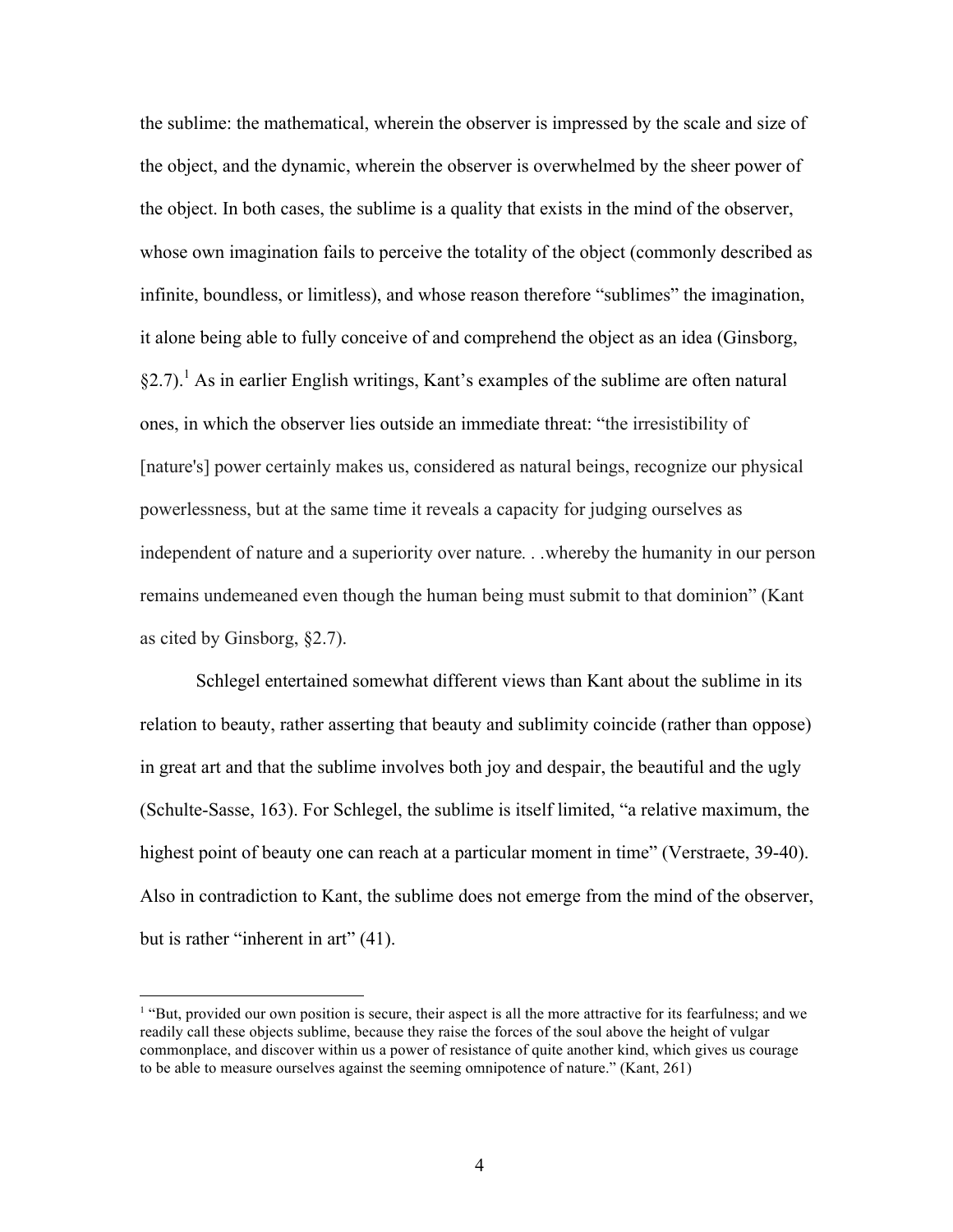Rooted in Kant's legacy, Schopenhauer, like Burke, associates the sublime with negative feelings of terror and powerlessness: "When we are abroad in the storm of tempestuous seas; mountainous waves rise and fall, are dashed violently against steep cliffs, and shoot their spray high into the air. The storm howls, the sea roars, the lightning flashes from black clouds, and thunder-claps drown the noise of storm and sea" (Schopenhauer as cited by Vandenabeele, 95). According to Bart Vandenabeele, the sublime for Schopenhauer is not merely a painful contemplation, but one of pleasure as well, as the subject is himself removed from the threat (95). As he writes, "in the sublime, a purposive [*absichtlich*] turning away from what threatens the will takes place. The feeling of the sublime emerges through the contrast of the meaninglessness and dependence of us as a willing subject and the consciousness of ourselves as a pure subject of knowing" (92). This subject's knowing transcendence of limitation could be seen as somewhat analogous to Kant's triumph of reason over imagination.

The second part of the monograph addresses the nature of the influence of these concepts on nineteenth-century composers. This will require determining what works of literature and philosophy they possessed, as well as what works one can reasonably surmise they read. Thus, Brahms is known to have been significantly influenced by Schopenhauer (Beller-McKenna) Beethoven to have read Kant and Schlegel (Tymoczko; Stanley, 152), Schubert to have composed settings of Schlegel's poetry, and Liszt to have been both aware and resistant to aspects of Schopenhauer's philosophy (Merrick, 43). As Dmitri Tymoczko notes, "the association with Kant is not as farfetched as it might initially seem.

5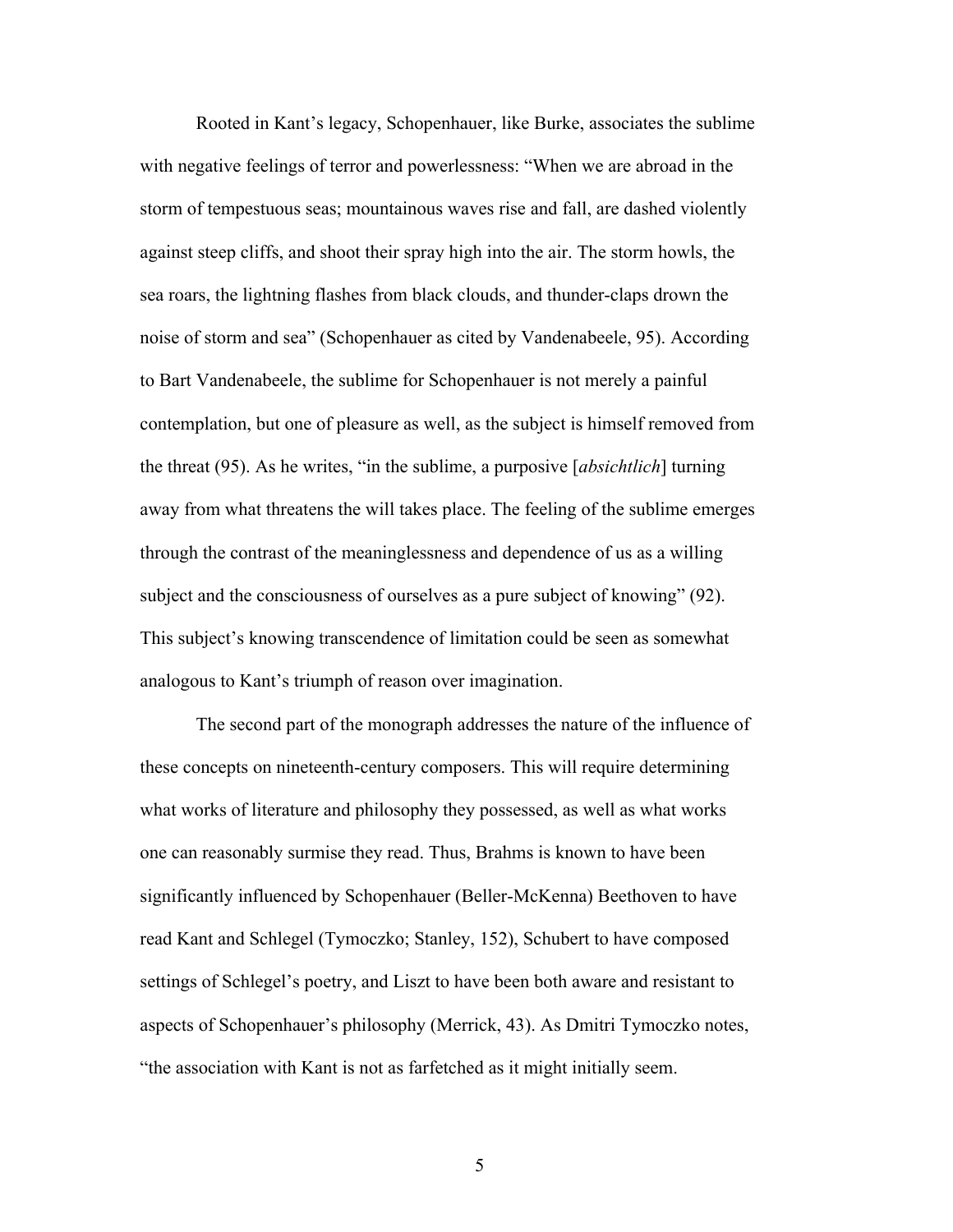Beethoven mentioned Kant in one of his conversation books, writing, 'the moral law within us and the starry skies above us–Kant!!!' These are the two things that, as Kant claimed in the conclusion to the *Critique of Practical Reason*, 'fill the mind with an ever new and increasing sense of the sublime."

The third part of the monograph develops a theory of musically signified sublimity using a technique I implemented when writing about *sehnsucht* in musical narrative, in which I proposed that the sense of remoteness, removedness, or otherness, either as a state or as a goal for which to long, may be musically signified by figures that imply spatial and temporal distance. Here I locate prevalent patterns of signification that may be indexical of qualities associated with the sublime. I therefore make special reference to semiotic and topic theories, tools already used by James Liddle to address Beethoven's signification of the sublime using "extreme registers of the instrument" to signify "extremes of magnitude" (Liddle, 304). Though he identifies one such compositional device, I aim to develop a theory that can meet the challenges other signifiers encounter, namely, that sudden contrasts and climaxes of dynamic and range in time become too commonplace to be noticeably sublime, therefore posing the problem that "evocation of the musical sublime is thus frequently reduced to a question of degree, thereby becoming unquantifiable and subjective, hardly suited to topical signification" (Liddle, 303-4).

In addition, I examine the relationship of the sublime to *sehnsucht,* virtuosity, formalism, and expressionism, and propose that amongst the arts, music is uniquely privileged to defy imaginative perception due to its non-

6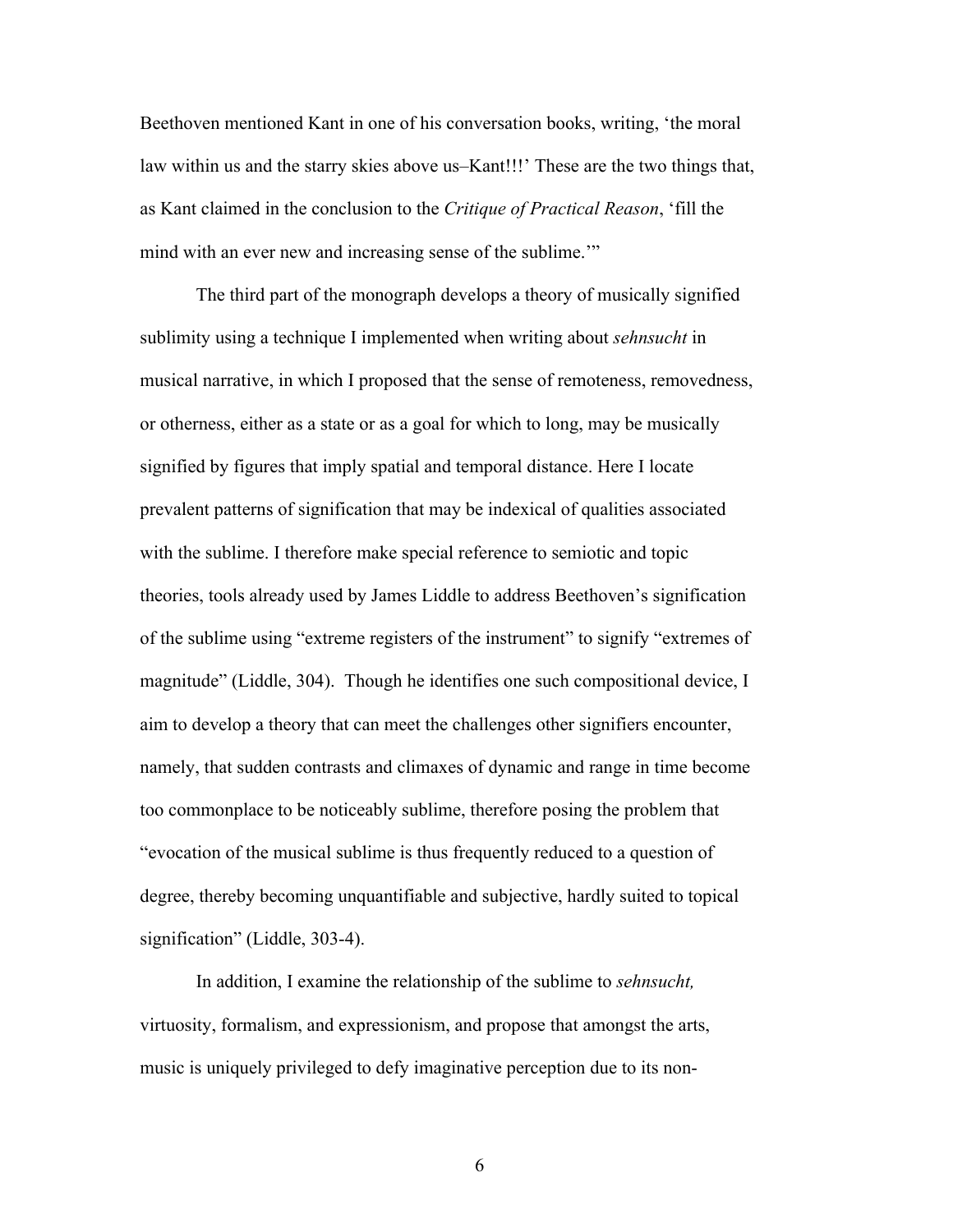representationality. Schopenhauer observes this in the following:

[Music] stands alone, quite cut off from all the other arts. In it we do not recognise the copy or repetition of any Idea of existence in the world. Yet it is such a great and exceedingly noble art, its effect on the inmost nature of man is so powerful, and it is so entirely and deeply understood by him in his inmost consciousness as a perfectly universal language, the distinctness of which surpasses even that of the perceptible world itself*.*  (§52, 334)

I also consider the special position of solo piano works, whole composite entities that are to be interpreted, imagined, analyzed, remembered, and performed by a single individual, in which processes there is a partial mirroring of the subject-object relationships in the above descriptions and philosophies of the sublime.

This leads to analyses of works by Beethoven, Schubert, Brahms, Chopin, and Liszt in the fourth part. Examples are provided that exhibit signification patterns hypothesized in the preceding part, including excerpts from sonatas by Beethoven (Op. 109), Schubert (D. 894, D. 760 "Wanderer Fantasy"), and Brahms (the *Andante con espressione* in F Sharp Minor from his Op. 2), as well as excerpts from Chopin's scherzi (No. 2 in B Flat Minor) and Liszt's Transcendental Études. These analyses aim to discover practical implications for the performer. Appendices include a timeline of the relevant philosophers' and composers' lives and works, as well as information regarding composers' social spheres and literary influences. The bibliography below is divided into historical and critical sources.

7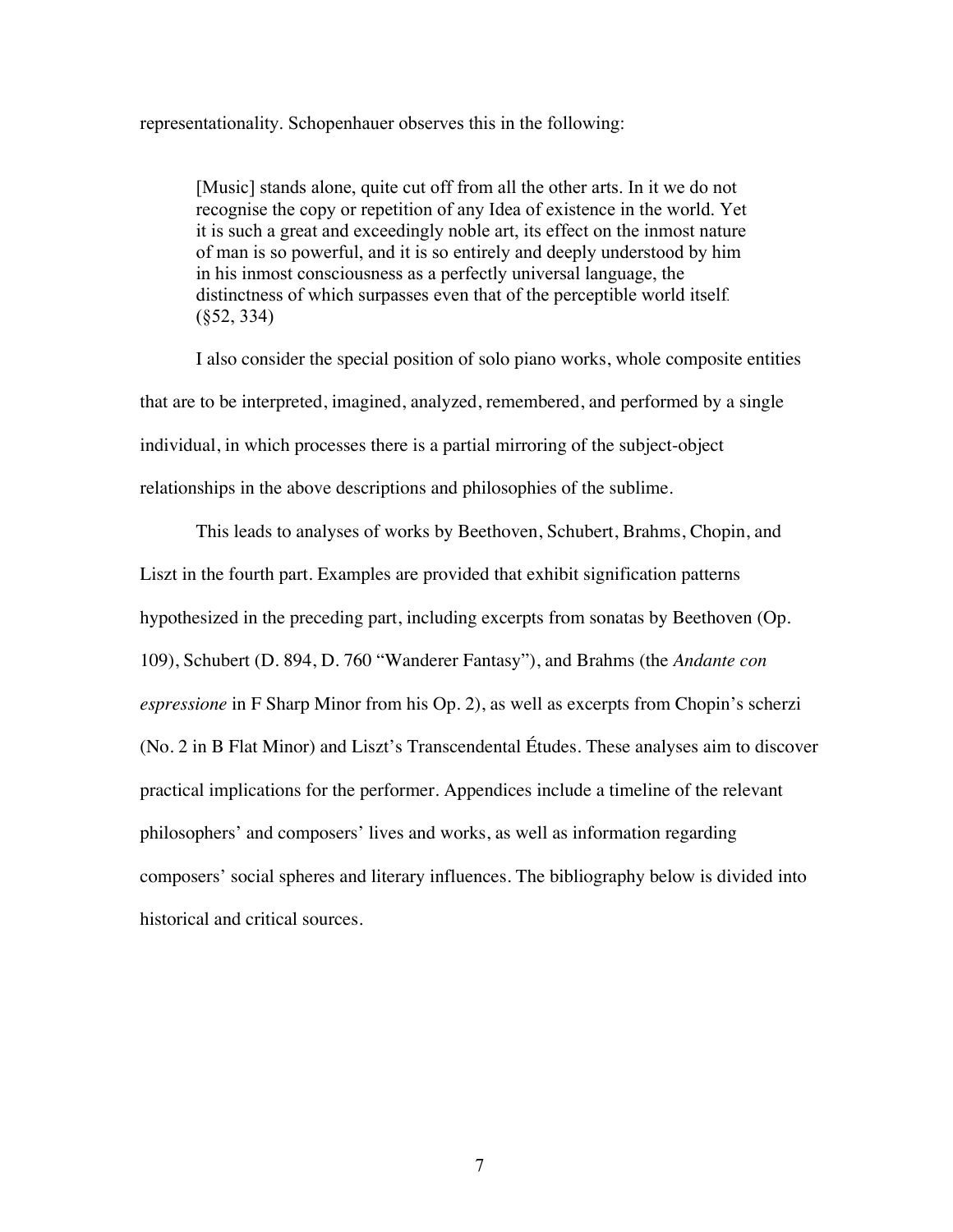## **Preliminary Bibliography**

### Primary Sources

- Burke, Edmund. "The Sublime and Beautiful Compared." *On the Sublime and Beautiful.* Vol. XXIV, Part 2. The Harvard Classics. New York: P.F. Collier & Son, 1909–14. http://www.bartleby.com/24/2/327.html.
- Kant, Immanuel. "Analytic of the Sublime." *The Critique of Judgment.* Translated by James Creed Meredith, Oxford: Claredon Press, 1911, bradleymurray.ca/kantcritique-of-judgment-pdf/.
- Schlegel, Friedrich von. *On the Study of Greek Poetry*. Translated and edited by Stuart Barnett, State University of New York Press, 2001.
- Schopenhauer, Arthur. *The World as Will and Idea*. Translated by Richard Burdon Haldane and John Kemp, 7th ed., vol. 1, Kegan Paul, Trench, Trübner, & Co., 1909, www.gutenberg.org/ebooks/38427?msg=welcome\_stranger.

#### Critical/Scholarly Sources

- Allanbrook, Wye J. "Is The Sublime A Musical Topos?" *Eighteenth Century Music* 7/2 (2010), pp. 263–279.
- Beller-McKenna, Daniel. "Brahms on Schopenhauer: The *Vier ernste Gesänge,* op. 121, and Late Nineteenth-Century Pessimism." *Brahms Studies* 1 (1994) pp. 170-188.
- Daverio, John. "Manner, Tone, and Tendency in Beethoven's Chamber Music for Strings." *The Cambridge Companion to Beethoven*. Edited by Glenn Stanley. Cambridge University Press, 2000.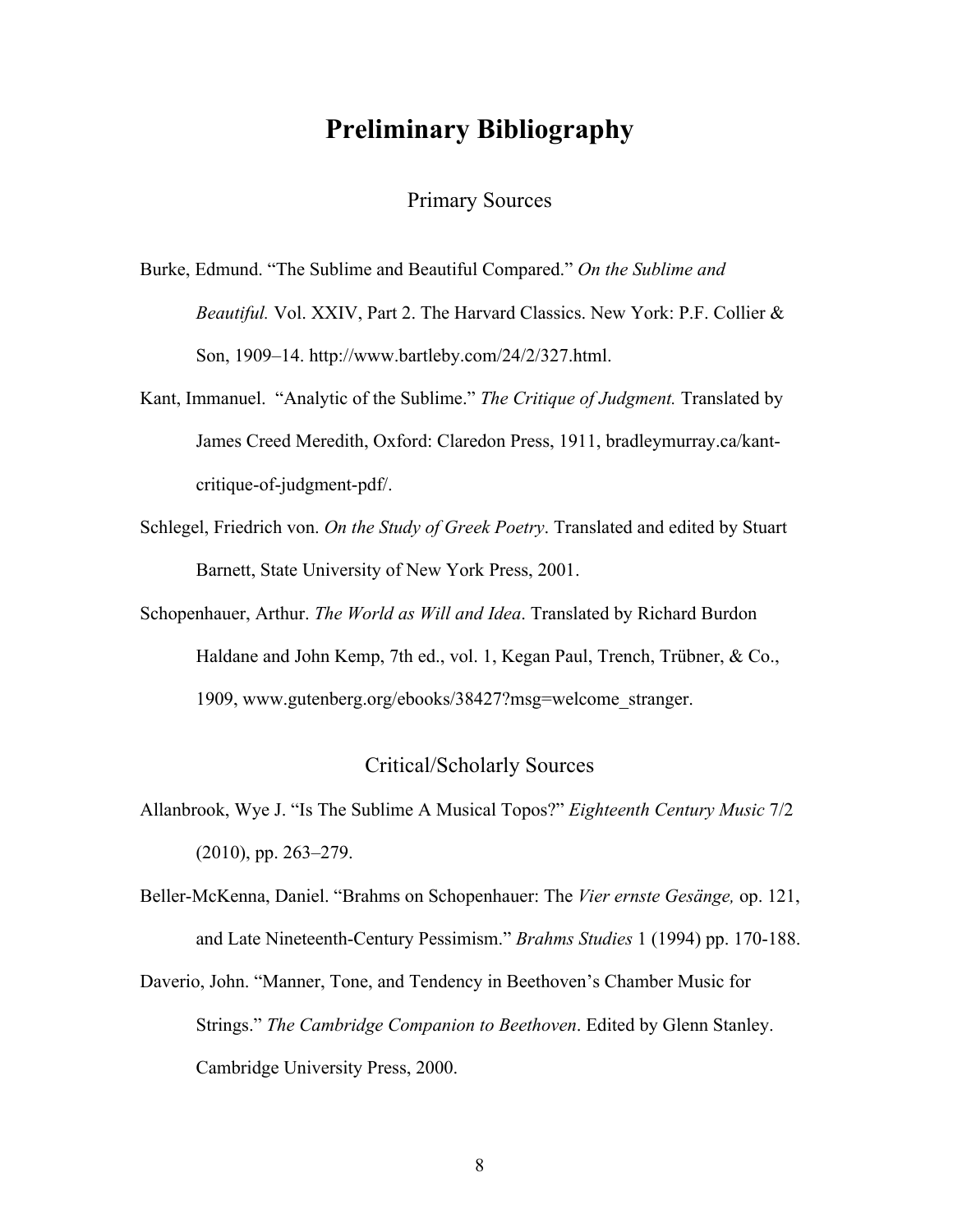Ginsborg, Hannah. "Kant's Aesthetics and Teleology." *Stanford Encyclopedia of Philosophy*. Stanford University, plato.stanford.edu/entries/kant-aesthetics/.

- Hatten, Robert S. "Aesthetically Warranted Emotion and Composed Expressive Trajectories in Music." *Music Analysis* 29/1/3 (2010), pp. 83–101.
- Schulte-Sasse, Jochen, Horne, and Haynes. *Theory as Practice: A Critical Anthology of Early German Romantic Writings.* University of Minnesota Press, 1997.
- Jones, Catherine. *Literature and Music in the Atlantic World*, 1767-1867. Edinburgh University Press, 2014.
- Liddle, Jamie. "The Sublime as a Topic in Beethoven's Late Piano Sonatas." *Music, Analysis, Experience: New Perspectives in Musical Semiotics*. Edited by Costantino Maeder and Mark Reybrouck. Leuven University Press, 2015, pp. 301– 314.
- Merrick, Paul. *Revolution and Religion in the Music of Liszt*. Cambridge University Press, 1987.
- Monelle, Raymond and Robert Hatten. *The Sense of Music: Semiotic Essays*. Princeton University Press, 2000.
- Mirka, Danuta, ed. *The Oxford Handbook of Topic Theory*. Oxford University Press, 2014.

Ratner, Leonard G. *Classic Music: Expression, Form, and Style*. Schirmer, 1980.

Scruton, Roger. *The Aesthetics of Music*. Oxford University Press, 1997.

Shaw, Philip. "Landscape and the Sublime." *The British Library* (1 May 2014), www.bl.uk/romantics-and-victorians/articles/landscape-and-the-sublime.